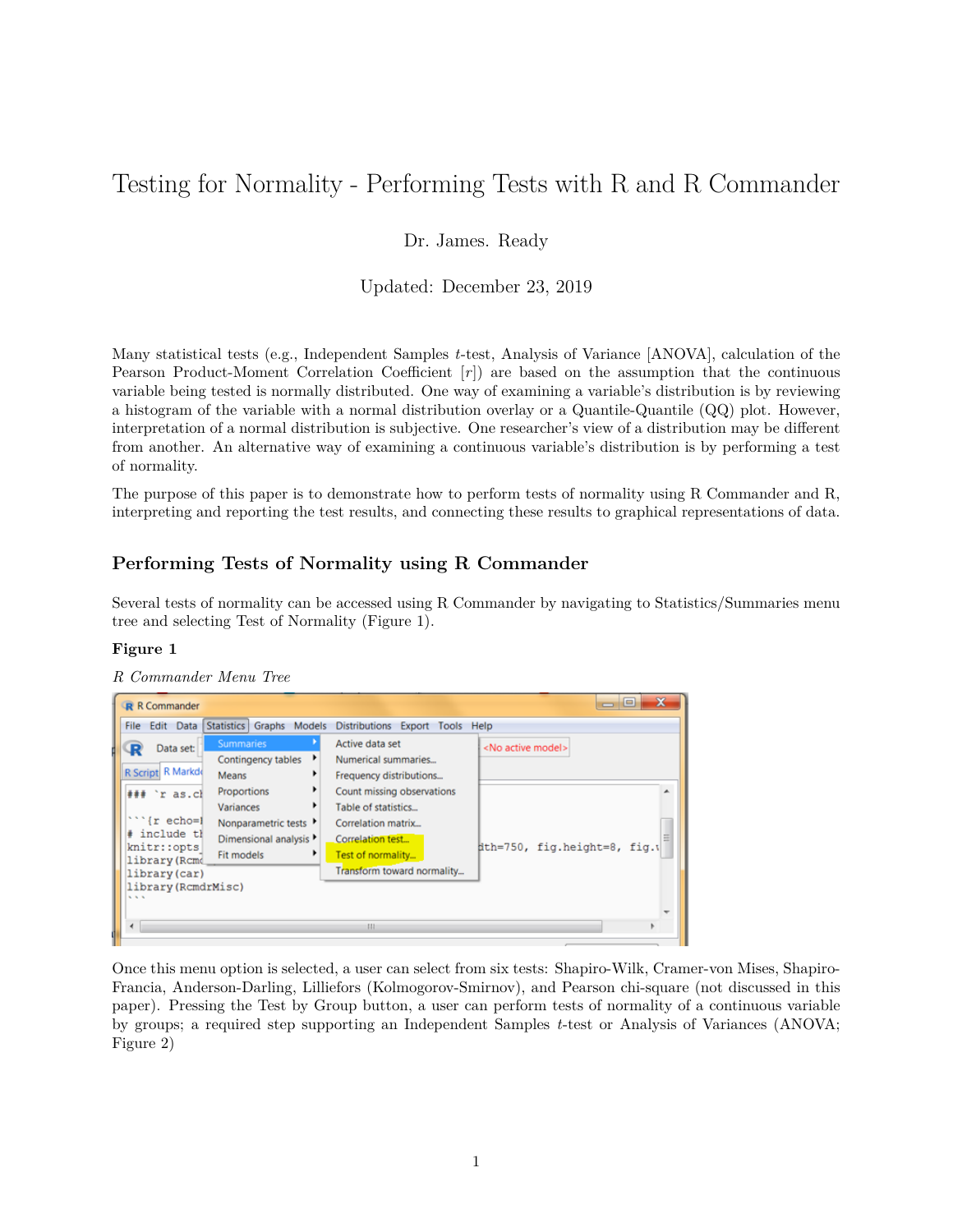### **Figure 2**

*Test of Normality Option Box*

| X<br>R Test of Normality                                                                     |  |  |  |  |
|----------------------------------------------------------------------------------------------|--|--|--|--|
| Variable (pick one)                                                                          |  |  |  |  |
| ∸                                                                                            |  |  |  |  |
|                                                                                              |  |  |  |  |
| <b>Normality Test</b>                                                                        |  |  |  |  |
| Shapiro-Wilk<br>Anderson-Darling                                                             |  |  |  |  |
| © Cramer-von Mises © Lilliefors (Kolmogorov-Smirnov)<br>Number of bins                       |  |  |  |  |
| Shapiro-Francia<br><b>Pearson chi-square</b><br>$\leq$ auto $\geq$<br>for Pearson chi-square |  |  |  |  |
| Test by groups                                                                               |  |  |  |  |
| X Cancel<br>C Help<br>OK<br>Reset<br>Apply                                                   |  |  |  |  |

# **Performing Tests of Normality using R**

The first exploration into examining departures from normality began with Karl Pearson in 1895. Since then, tests of normality available to today's researcher stem from the work of Cramer-von Mises (1928-1930) and Kolmogorov-Smirnov (1933). With the introduction of computers, enhancements have been made that have improved upon the original formulas for detecting deviations from normality. In the following pages, I'll illustrate how to implement some of these tests in R. Understand that many of these tests have been developed to focus on aspects of a specific distribution (e.g., skewness, kurtosis). A researcher should review the assumptions of each test before using.

Before testing, let's create some test data -

```
# set the seed value for replication purposes
set.seed(11022019)
# create a continuous variable (N = 75) that has a normal distributed mean
# of 3.0 and a standard deviation of .25
normx <- rnorm(75, 3.0, .25)
# create a continuous variables (N = 75) that does not have a normal
# distribution (it follows a Poisson distribution with a Lambda of 10)
# Refer to your favorate statistics textbook to review a Poisson distribution
# and the definition of the Lambda
nonnormx <- rpois(75, 10)
```
Next, rather than show repetitive menu selections and output, I will execute the tests found in the R Commander menu on our two test variables using the *normalityTest* function found in the **RcmdrMisc** package from the R console. The following code checks to see if the **RcmdrMisc** package is installed in your system. If not, it loads it from the Cloud and imports it into your curren session.

```
if(!require(RcmdrMisc)){
    install.packages("RcmdrMisc")
}
```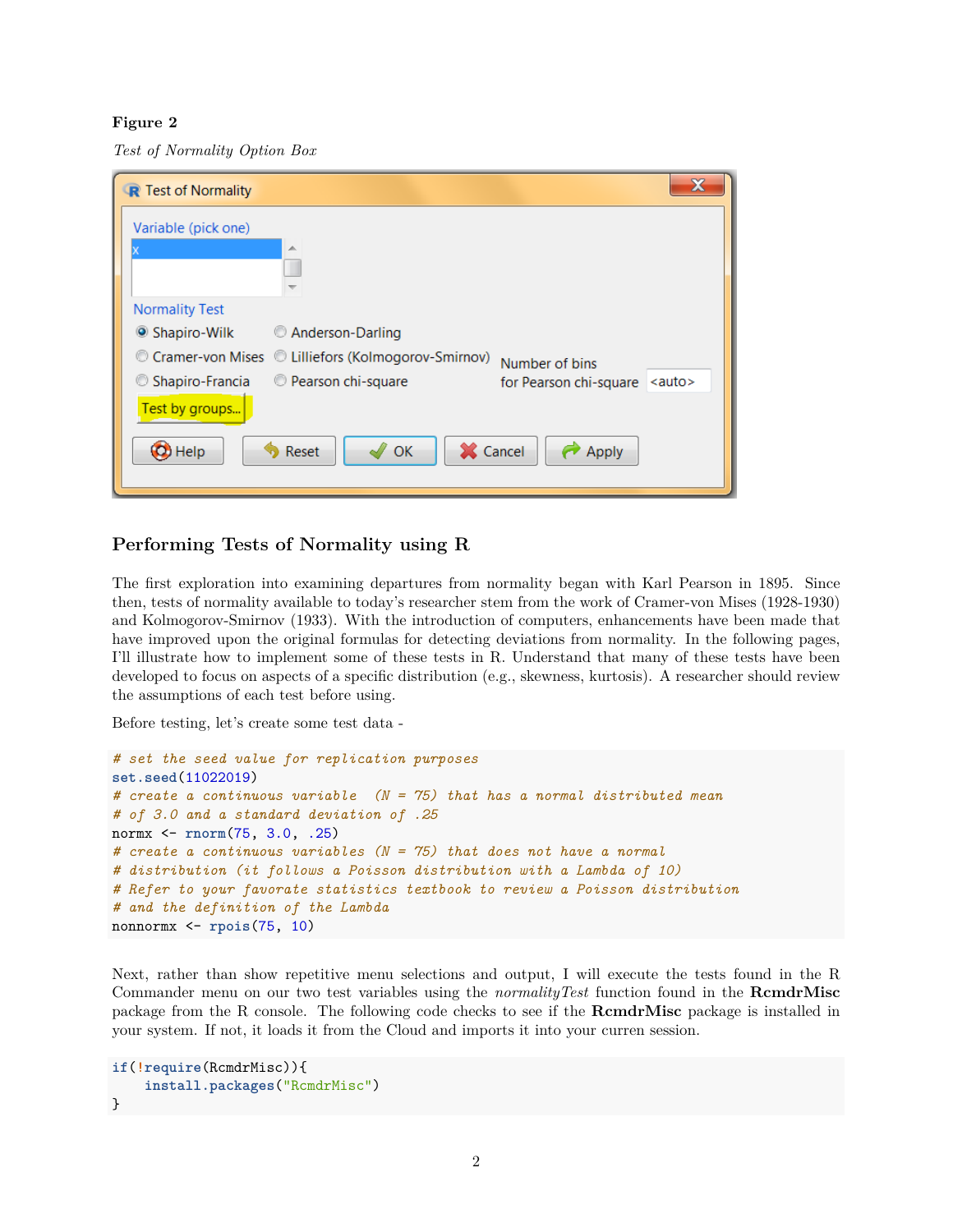```
## Loading required package: RcmdrMisc
## Loading required package: car
## Loading required package: carData
## Loading required package: sandwich
library(RcmdrMisc)
```
#### **Shapiro-Wilk test**

The Shapiro-Wilk (S-W) test is one of the most commonly used tests of normality. It has shown to be the most powerful test to identify deviations from normality in small sample sizes  $(N < 30)$ . With larger samples though, this test is equal in power to the Anderson-Darling test and the Kolmogorov-Smirnov test with Lilliefors correction. An S-W *W* statistic range can be 0 to 1, with a score closer to 1 being associated with a normal distribution.

First, let's test the *normx* variable -

RcmdrMisc**::normalityTest**(normx, test = "shapiro.test")

## ## Shapiro-Wilk normality test ## ## data: normx ## W = 0.99185, p-value = 0.9167

With the p-value > .05, the implied null hypothesis that the variable is approximately normally distributed should not be rejected. Now, let's try the *nonnormx* variable -

RcmdrMisc**::normalityTest**(nonnormx, test = "shapiro.test")

## ## Shapiro-Wilk normality test ## ## data: nonnormx ## W = 0.96554, p-value = 0.03886

With the p-value  $\lt$  .05, the implied null hypothesis of an approximate normal distribution can be rejected.

#### **Cramer-von Mises test**

The Cramer-von Mises (CVM) test is based on a family of statistics using the empirical distribution function. The *W* statistic ranges from 0 to 1. The closer *W* is to 0, the closer the referenced distribution is to a normal distribution. Let's test both variables -

RcmdrMisc**::normalityTest**(normx, test = "cvm.test")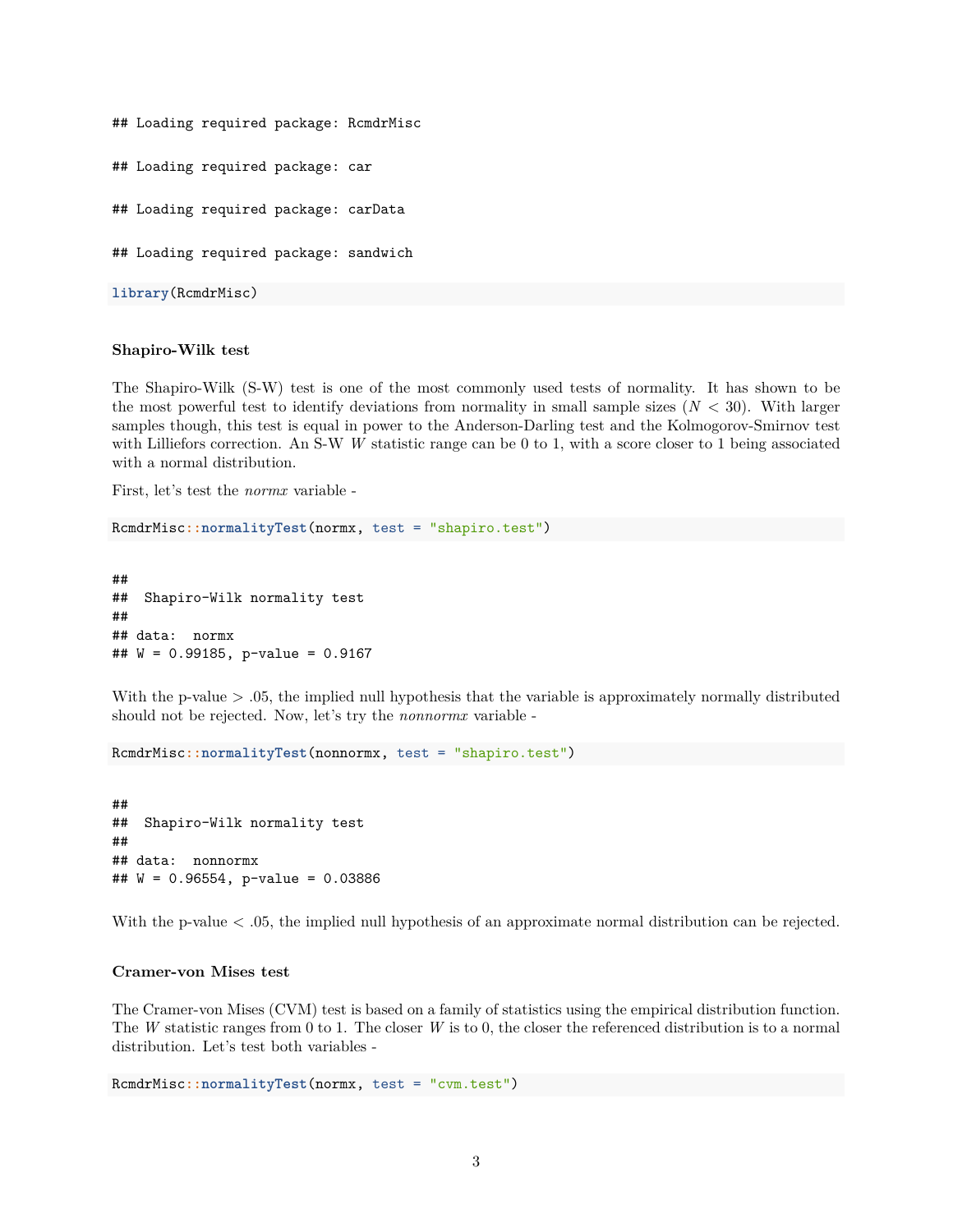```
##
## Cramer-von Mises normality test
##
## data: normx
## W = 0.019451, p-value = 0.972
RcmdrMisc::normalityTest(nonnormx, test = "cvm.test")
##
## Cramer-von Mises normality test
##
## data: nonnormx
## W = 0.14042, p-value = 0.03102
```
The CVM test assessed the *norm* variable as approximately normally distributed and the *nonnormx* variables as not approximately normally distributed.

#### **Shapiro-Francia test**

The Shapiro-Francia (S-F) test was introduced in 1972, is a simplified S-W test. This simplification was developed because the S-W test was labor intensive before computers. However, the S-F test has been shown to be as equally powerful as the S-W test with large samples. Similar to the S-W test, the *W* statistic range can be 0 to 1, with a score closer to 1 being associated with a normal distribution.

```
RcmdrMisc::normalityTest(normx, test = "sf.test")
```

```
##
## Shapiro-Francia normality test
##
## data: normx
## W = 0.9918, p-value = 0.8472
RcmdrMisc::normalityTest(nonnormx, test = "sf.test")
##
## Shapiro-Francia normality test
```
## ## data: nonnormx ## W = 0.97216, p-value = 0.08882

Note that the S-F test results show that both *normx* and *nonnormx* are approximately normally distributed  $(p = .089 \text{ vs. } p > .05)$ . Could this be because of the simplications, or is this caused when a distribution is close to normal. A researcher in this situation should not rely solely on a test of normality but also on the review of graphs to make a judgement about a variable's distribution.

#### **Anderson-Darling test**

The Anderson-Darling (A-D) test, created in 1954, is a modification of the original K-S test. The A-D test is considered more powerful than the original K-S test in identifying deviations from a normal distribution; specifically in the tails. The A-D test can be used on any sample  $> 7$ . Similar to the CVM test, the A-D test range is 0 to 1, with a score close to 0 being indicative of a normal distribution. Let's try the same two variables again -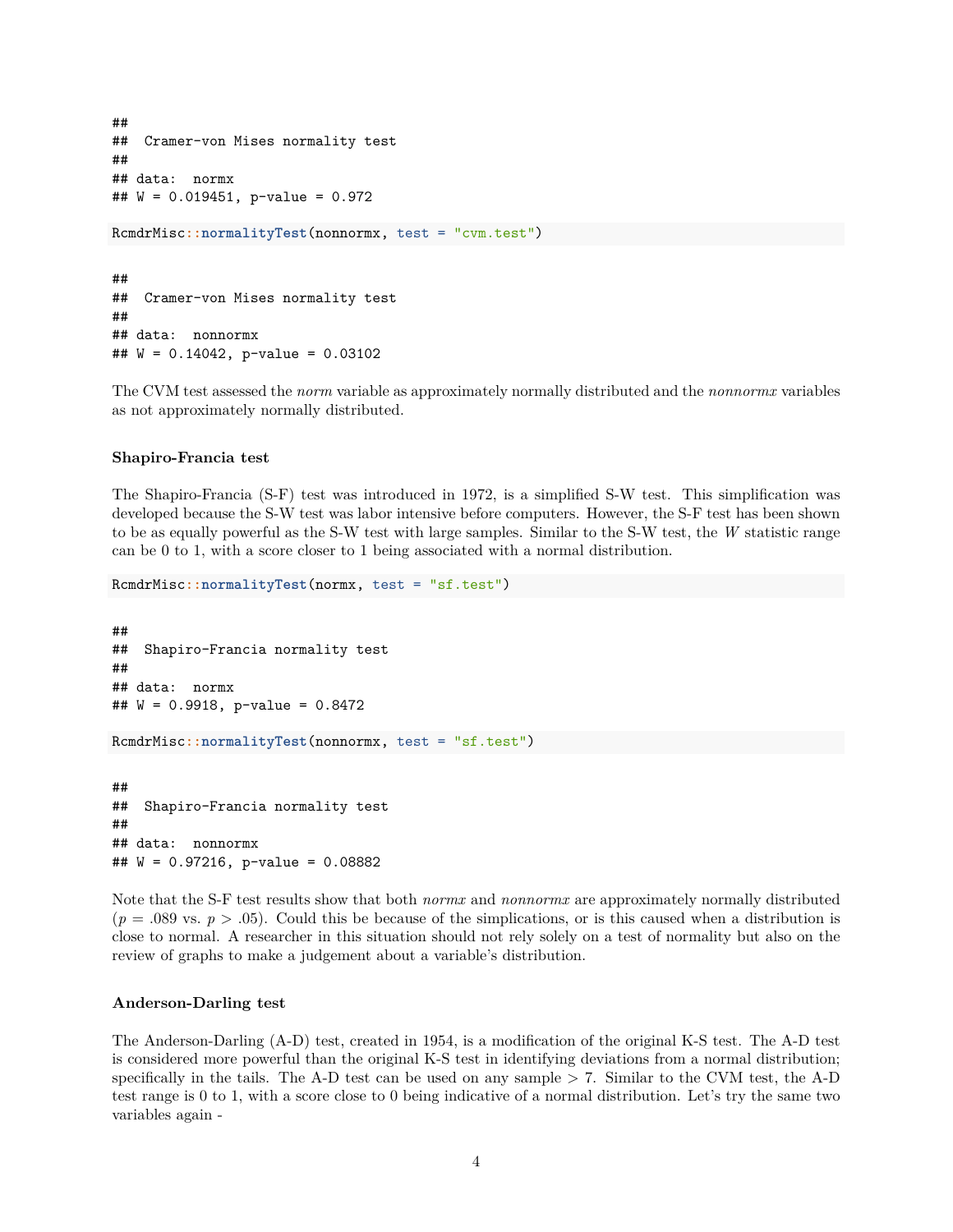```
RcmdrMisc::normalityTest(normx, test = "ad.test")
##
## Anderson-Darling normality test
##
## data: normx
## A = 0.14082, p-value = 0.972
RcmdrMisc::normalityTest(nonnormx, test = "ad.test")
##
## Anderson-Darling normality test
##
## data: nonnormx
## A = 0.85387, p-value = 0.02684
```
The A-D test identified the *normx* variable as approximately normallys distributed and *nonnormx* as not approximately normally distributed.

#### **Kolmogorov-Smirnov test with Lilliefors correction**

The K-S test with Lilliefors correction, referred to as *Lilliefors* in R, R Commander, and by the author, is based on a 1967 modification of the K-S test. Lilliefors modified the K-S test by using the sample's distribution properties as part of the test, rather than specifying parameters before the test was performed. Similar to the CVM test and A-D test, the range of the test statistic *D* is 0 to 1, with a number closer to 0 being interpreted as a normal distribution.

Let's see how the Lilliefors test performs with the two test variables -

```
RcmdrMisc::normalityTest(normx, test = "lillie.test")
```

```
##
## Lilliefors (Kolmogorov-Smirnov) normality test
##
## data: normx
## D = 0.043257, p-value = 0.9794
RcmdrMisc::normalityTest(nonnormx, test = "lillie.test")
##
## Lilliefors (Kolmogorov-Smirnov) normality test
##
## data: nonnormx
## D = 0.11523, p-value = 0.01522
```
Similar to the S-W test, CVM test, and A-D test, the Lilliefors test identified the *normx* variable as approximately normallys distributed and *nonnormx* as not approximately normally distributed..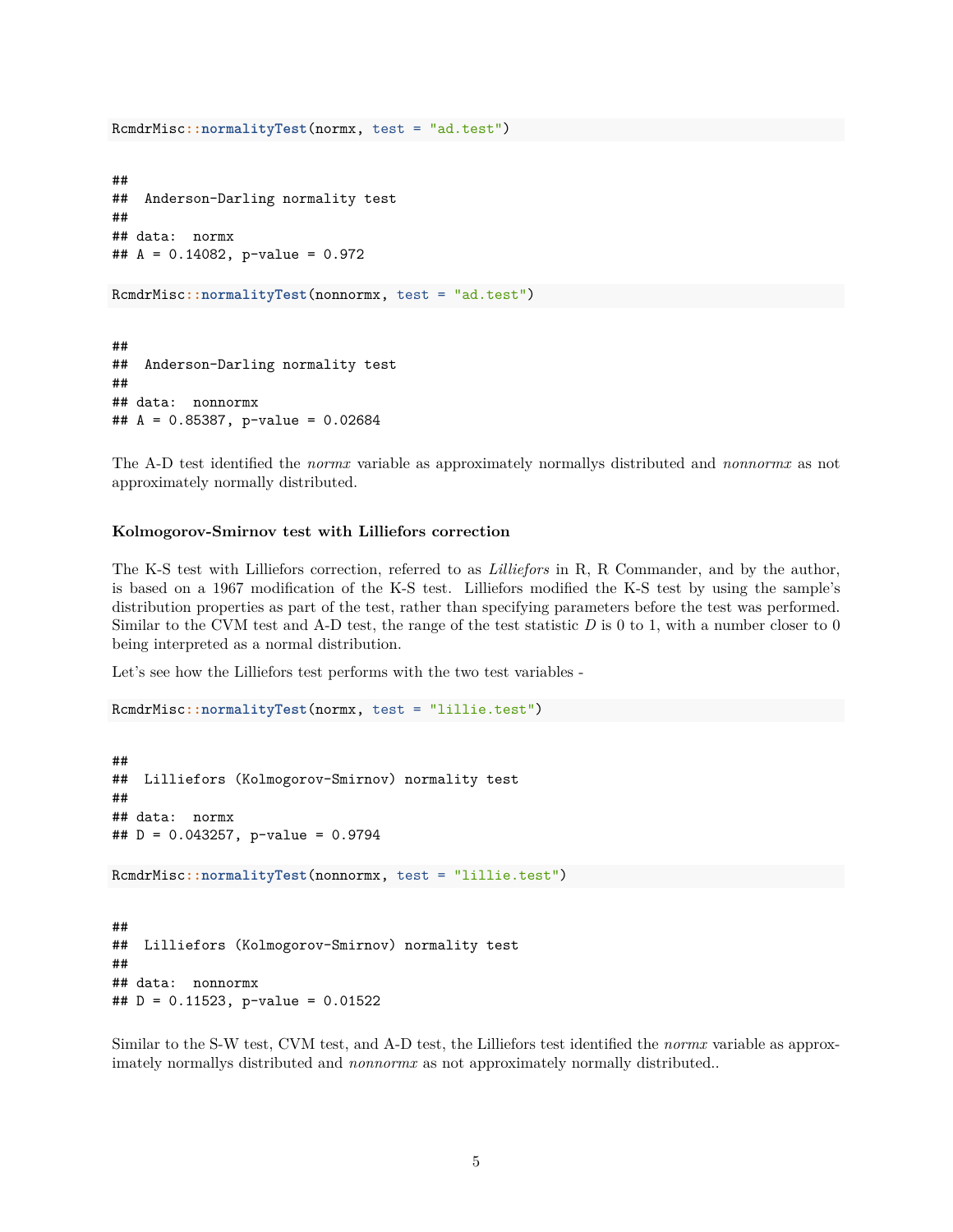# **Combining Tests of Normality with Graphs**

Regardless of which test of normality is selected, researchers usually combine the results of the test with an analysis of a histogram with a normal distribution overlay and a review of a QQ Plot. First, let's examine *normx* variable from a graphical perspective via a simple histogram from the built-in R **graphics** library

```
# The bars in the histogram were colored for illustration purposes via the
# 'col=' option
graphics::hist(normx, col = "grey")
```


# **Histogram of normx**

One can see that the *normx* variable is a bit high-peaked, but does the distribution approximate a normal distribution? Let's overlay a normal curve across the histogram -

```
# Histogram was created as before only an x-axis label and a chart
# title was added
h<-hist(normx,
        col="grey",
        xlab="Values",
        main="Histogram with Normal Curve")
# store the minimum and maximum values of *normx* to the xfit variable
xfit<-seq(min(normx),max(normx),length=40)
# store the density function of *normx* variable to the yfit variable
yfit<-dnorm(xfit,mean=mean(normx),sd=sd(normx))
# overwrite the yfit variable with the difference between *xnorm* and a
# theoretical normal distribution
yfit <- yfit*diff(h$mids[1:2])*length(normx)
```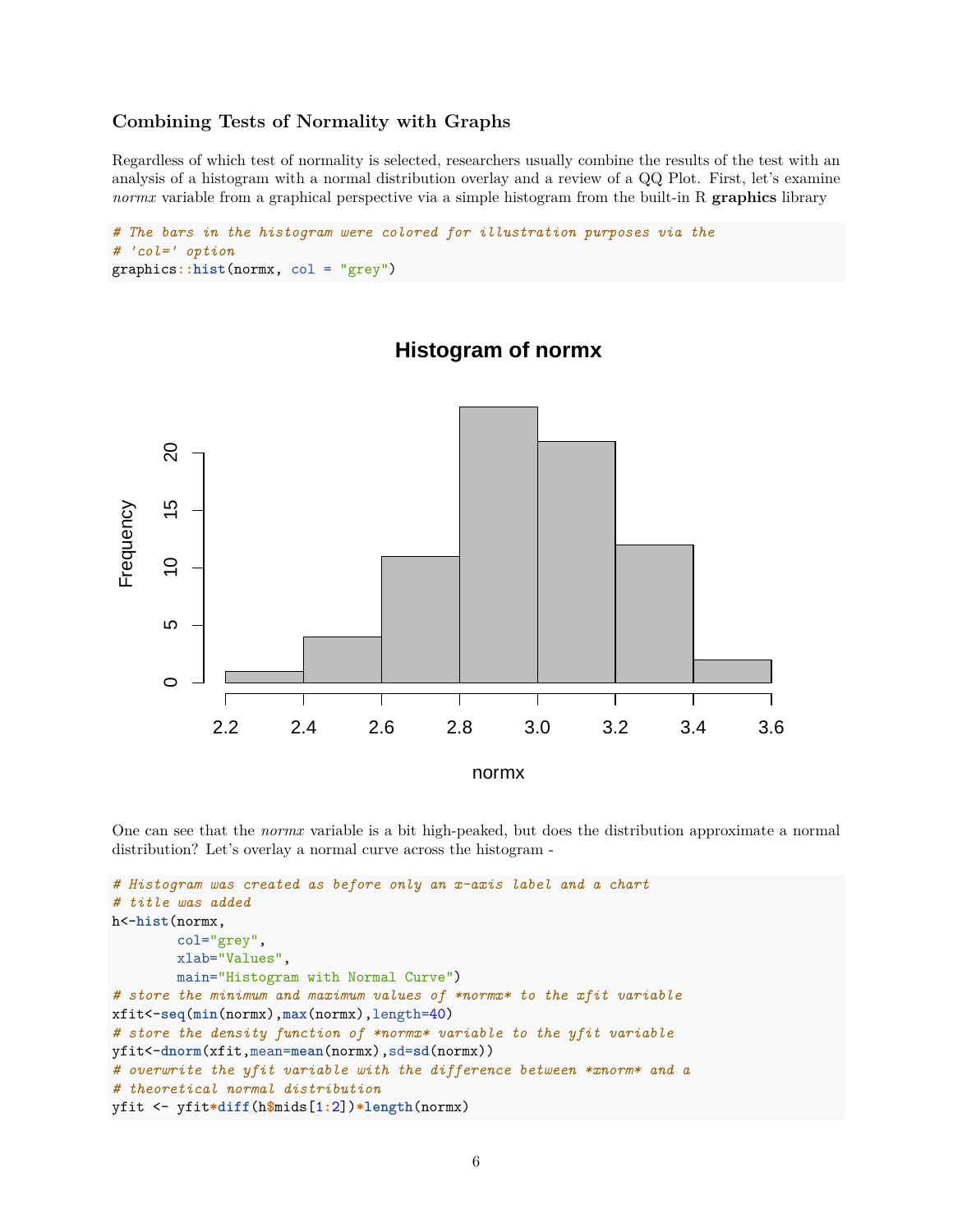

**Histogram with Normal Curve**

By adding a normal curve to a histogram, differences between values of the *normx* variable and a theoretical normal distribution can be assessed.

Another relevant graphical representation of data is a QQ plot. Let's examine the *normx* variable by reviewing a QQ Plot with 95% Confidence Intervals (CIs) using the ggqqplot() function found in the **ggpubr** package -

ggpubr**::ggqqplot**(normx)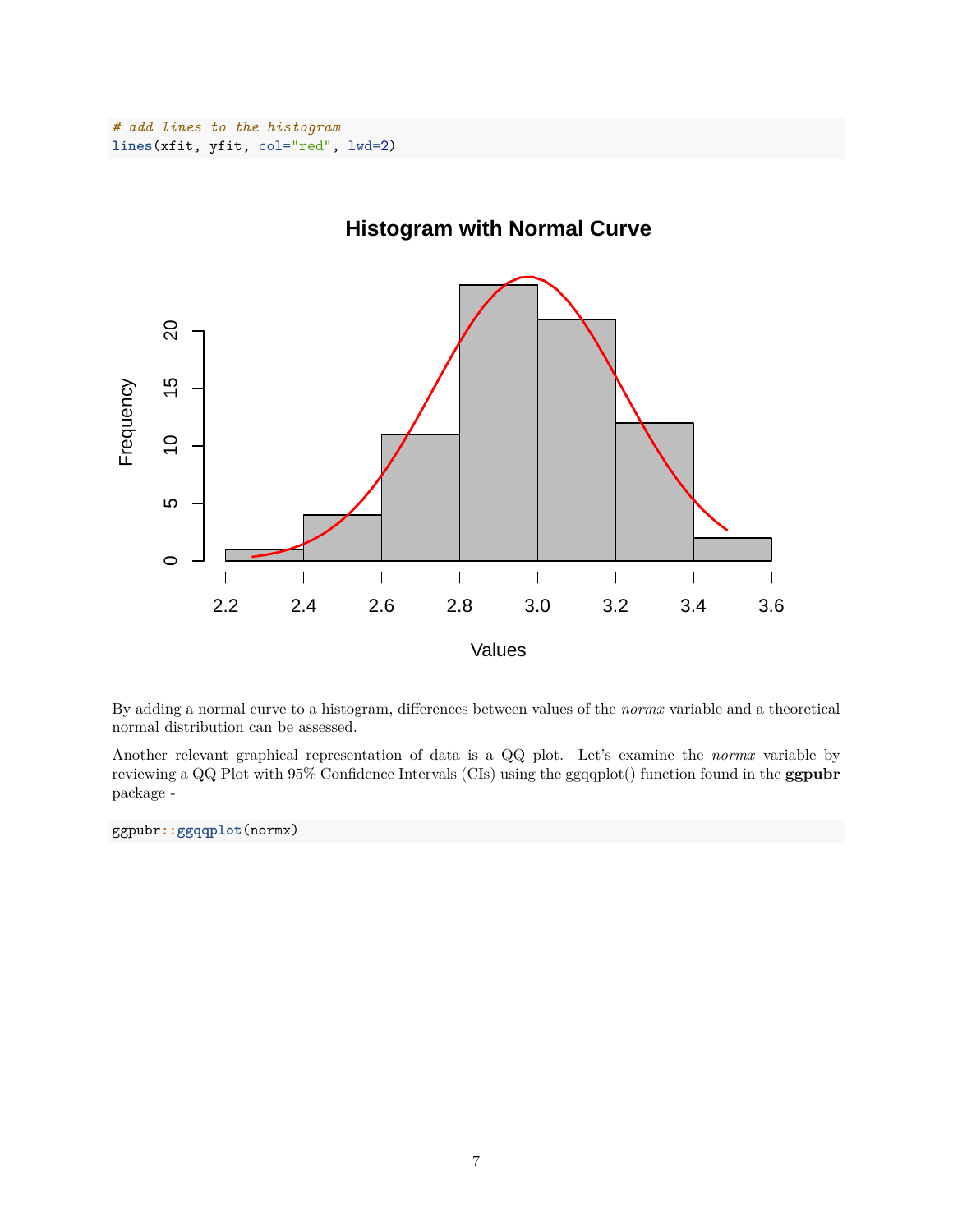

Note that while all data points do not lay on a normal distribution line, those that vary are within 95% CI of a normal distribution.

Now that we've viewed a normally distributed variable, let's follow the same approach with the *nonnormx* variable. First, a histogram with

```
# The bars in the histogram were colored for illustration purposes via the
# 'col=' option
graphics::hist(nonnormx, col = "lightgreen")
```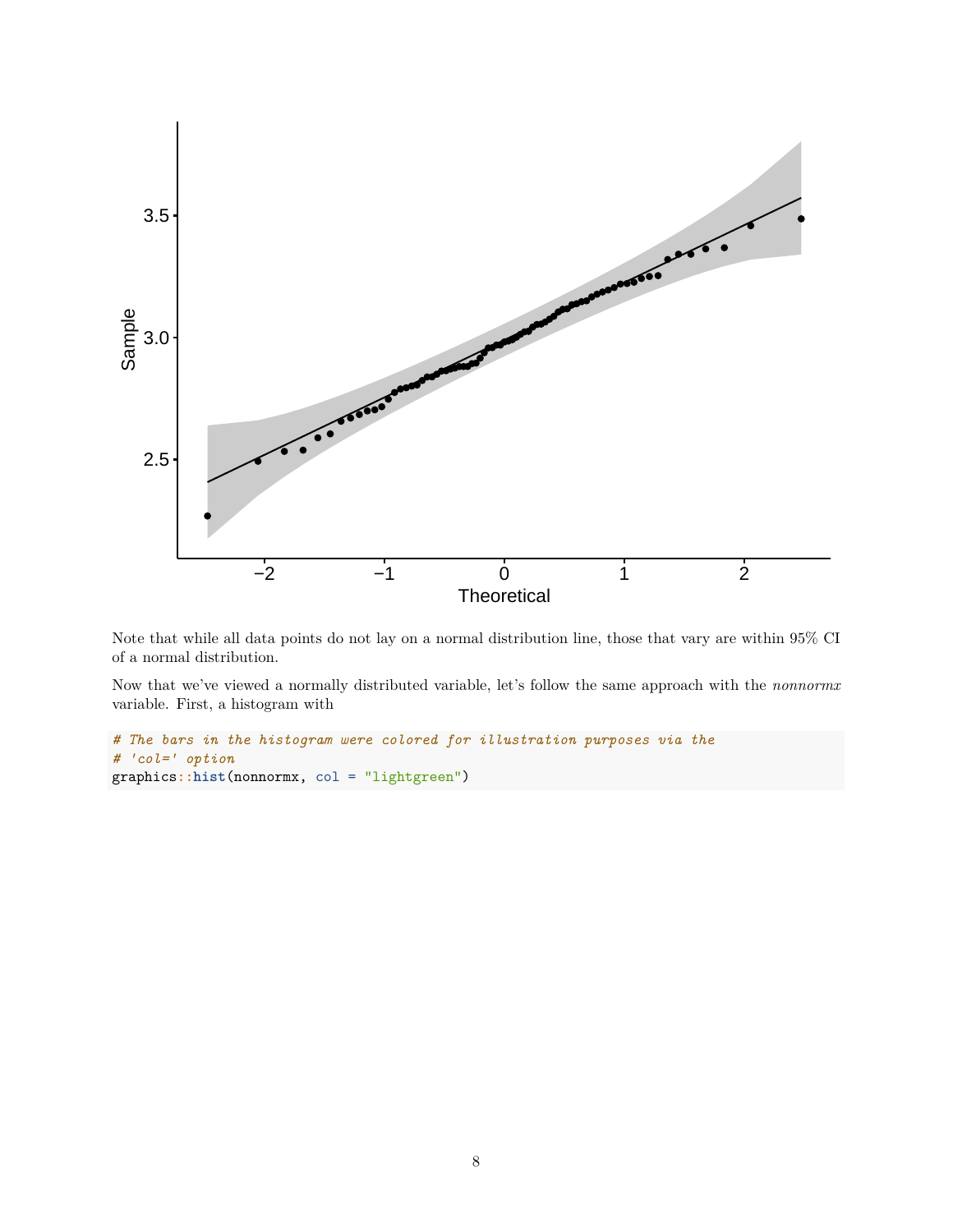# **Histogram of nonnormx**



Note that *nonnormx* doesn't follow a normal distribution. In fact, it's right-skewed and potentially bi-modal. Let's overlay a normal curve -

```
h<-hist(nonnormx,
        col="lightgreen",
       xlab="Values",
       main="Histogram with Normal Curve")
xfit<-seq(min(nonnormx),max(nonnormx),length=40)
yfit<-dnorm(xfit,mean=mean(nonnormx),sd=sd(nonnormx))
yfit <- yfit*diff(h$mids[1:2])*length(nonnormx)
lines(xfit, yfit, col="red", lwd=2)
```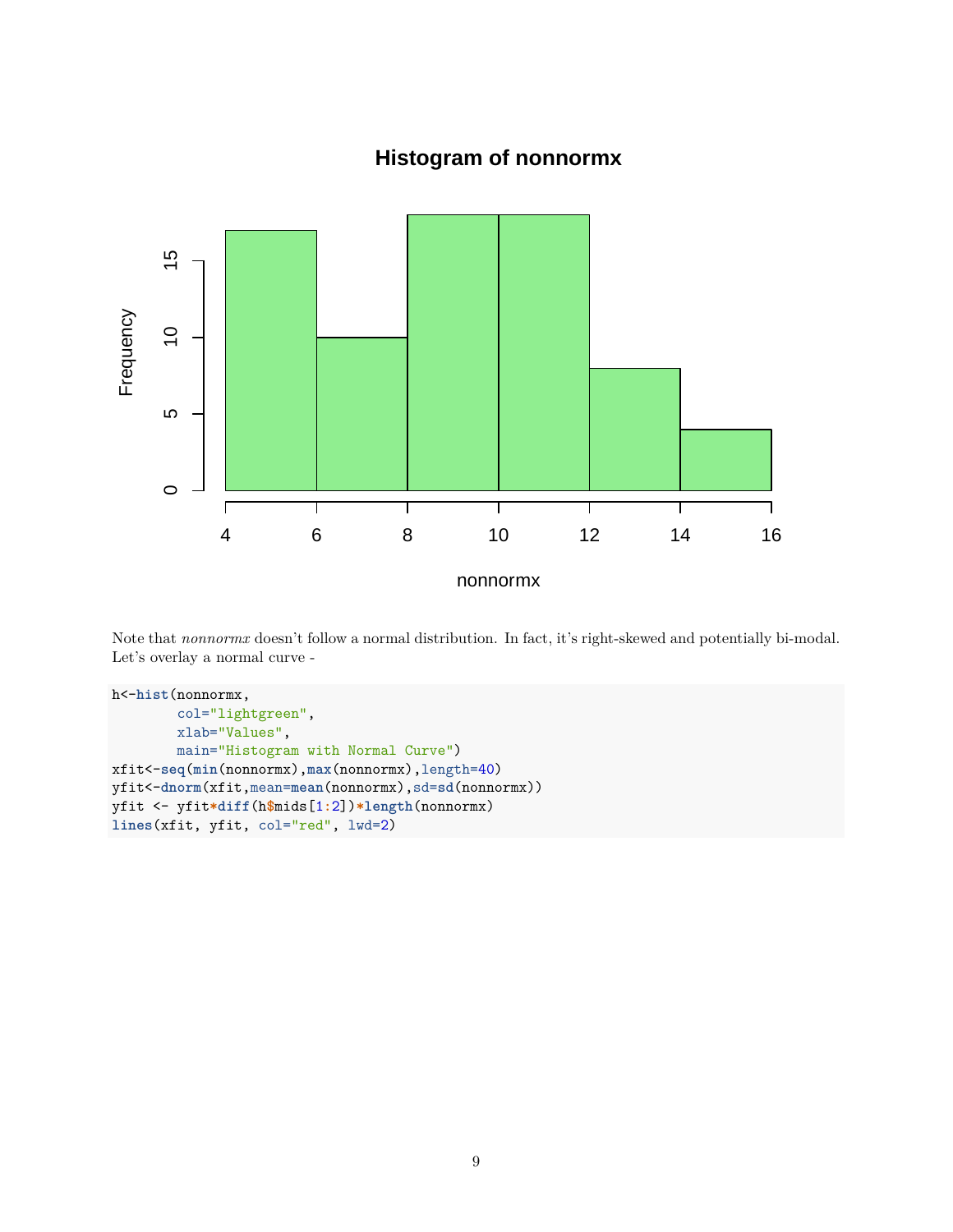

Note the difference between the bars and the normal curve in this graph versus the graph of a normal distribution; specifically in the left-tail. Let's examine a Q-Q plot of the *nonnormx* variable -

ggpubr**::ggqqplot**(nonnormx)